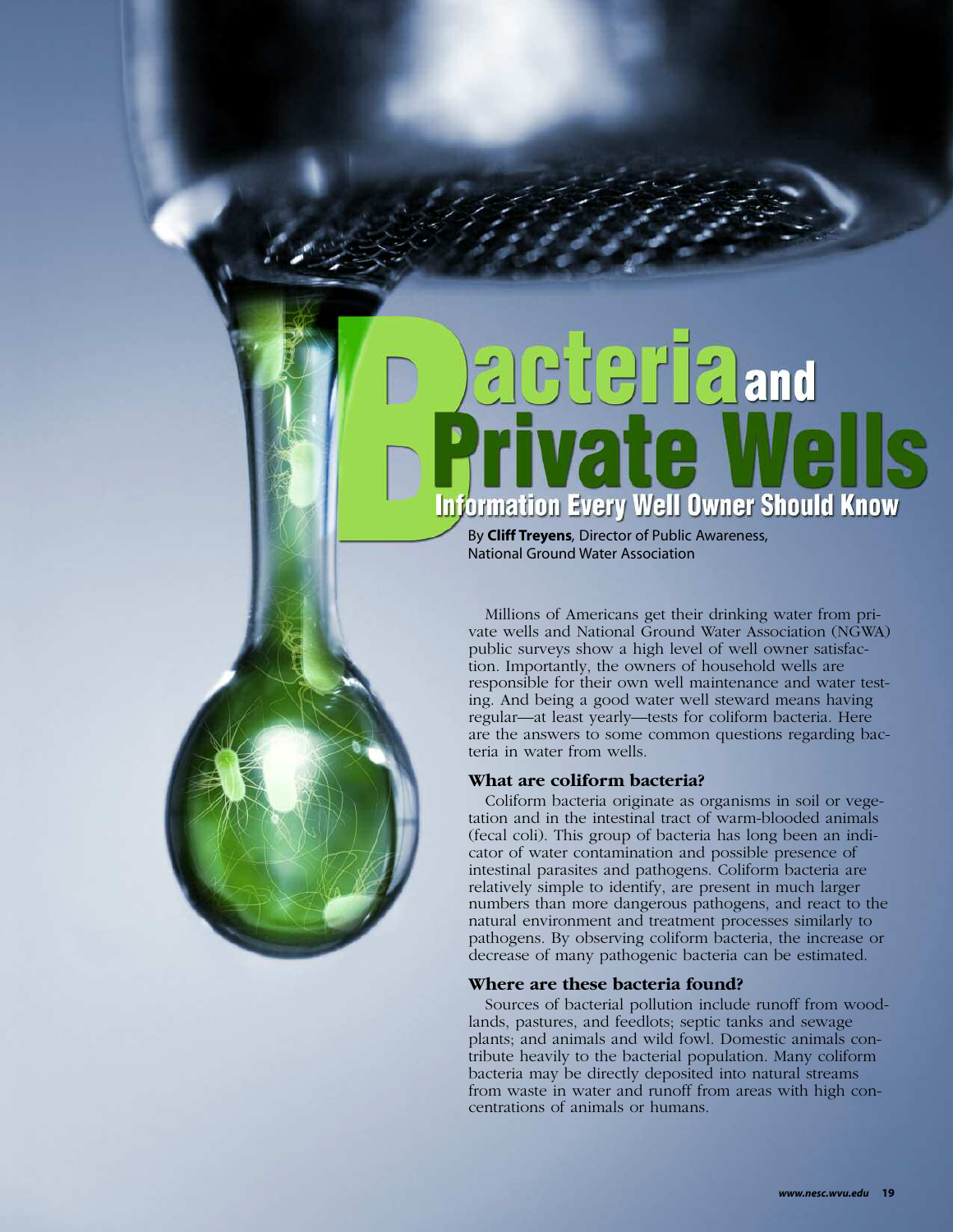

Photo by Keith Weller, courtesy of www.ars.usda.gov.

In a small watershed near Treynor, Iowa, hydrologist Mike Burkart (left) and farmer Bill Vorthman draw water from a 30-foot-deep sampling well to test for herbicides and nitrate.



#### **How could coliform bacteria enter a water system?**

The most likely sources come from where the water is used—the spigot, sink, or unclean containers. Another is backflow from a contaminated source such as a sink-top carbon filter, bucket of water, or puddle at the end of a hose. Also, reduced pressure or suction in long water lines can draw in bacteria-laden water or soil into pipes through joints.

However, the presence of bacteria is not always related to illness. The water could have been contaminated through improper sampling. Children may become ill because of unsanitary conditions in the home. Who sampled the water and how? How sanitary are your practices in food handling, personal hygiene, etc.? Do the children wash regularly? These are more likely routes for contamination than the water itself.

### **Why test for coliform bacteria?**

Pathogens—the bacteria, protozoa, and viruses that make people sick—can be rare and difficult to detect even if they are present in the water. Total coliforms are indicators and are more common and easy to grow. Testing for them provides a margin of safety. Pathogens may not be present if coliforms are, but it would be wise to look for problems just in case.

Fecal coliforms are those that are usually found in the fecal material of animals. Their presence usually means that the water may be contaminated by sewage effluent. Finding the source of the problem and correcting it is very important.

## **Should I have my water tested?**

Routine testing for bacteria, nitrates, and anything else of concern, even if you do not perceive a change in your water, is highly recommended. Annual testing can be valuable because it establishes a record of water quality. This record can be helpful in solving any future problems and in obtaining compensation if someone damages your water supply.

### **When should I test my water and for what should I test?**

The total coliform (TC) test, which is often used as a standard of a "safe" water supply, is a place to start. Test annually for coliform bacteria, nitrate, and anything else of concern. This is best done during the spring or summer following a rainy period. These tests also should be conducted after repairing or replacing an old well, pump, or pipes, and after installing a new well or pump.

You may also want to test when:

- Family members or houseguests have recurrent incidents of gastrointestinal illness.
- An infant is living in the home.
- You are buying a home and wish to assess the safety and quality of the existing water supply.
- You want to monitor the efficiency and performance of home water treatment equipment.
- You notice a change in the taste, smell, or appearance of the water.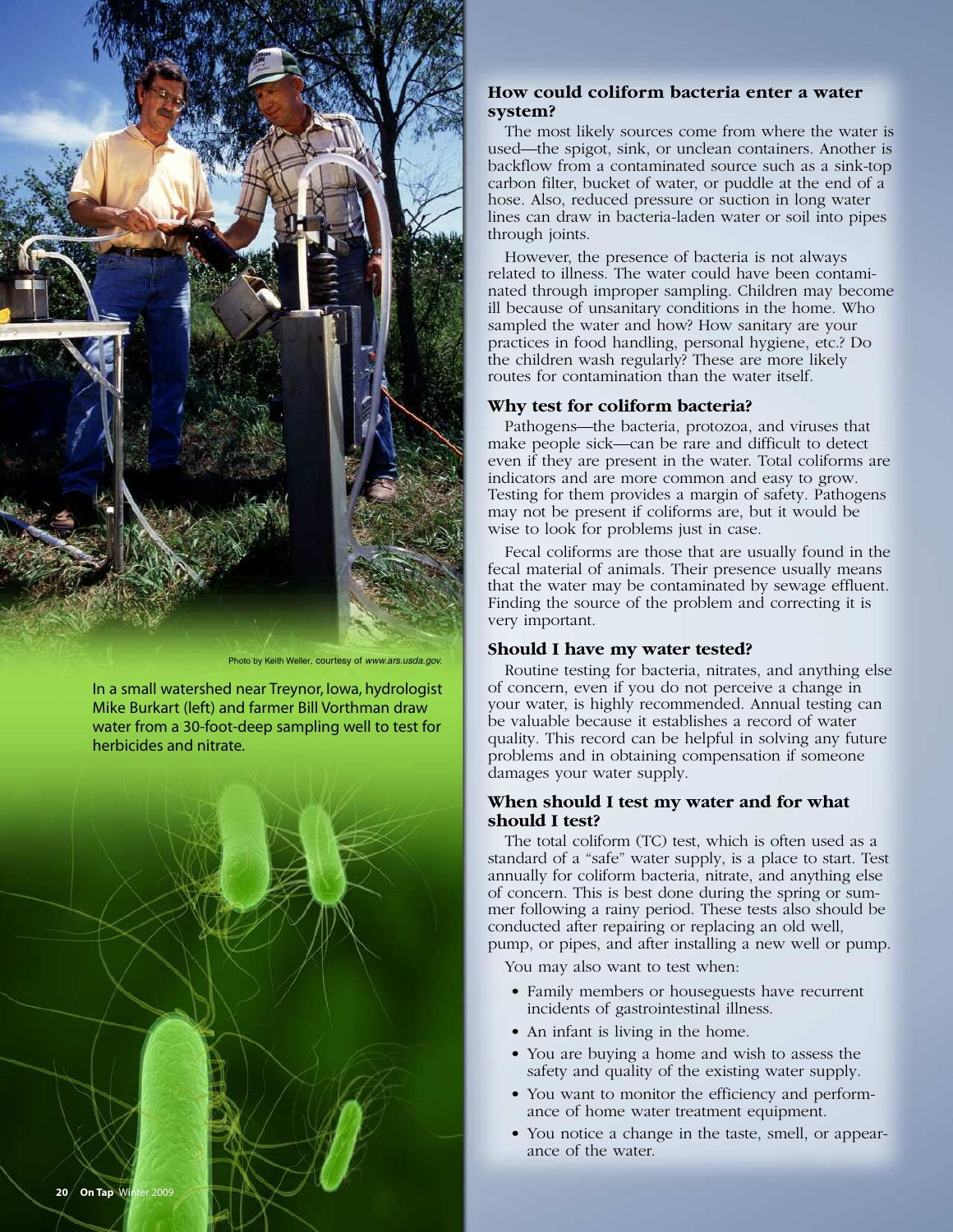The TC test will not detect the large majority of biofouling organisms or even most bacteria in a well. It is not uncommon for wells showing no coliforms to have very large bacterial populations. Some so-called "native" bacteria will cause a positive coliform reaction in the total coliform test, but take any positive as a reason to look for possible problems.



### **Who should test my water?**

Your local health department is typically the first stop. They will either do a free or inexpensive test for the presence of bacteria, or refer you to a qualified laboratory. To test for other substances, such as metals or chemicals, a more extensive and costly sampling and testing program would have to be conducted. The services of an independent laboratory will probably be required.

The U.S. Environmental Protection Agency offers a state-by-state listing of certification officers (go to *www.epa.gov/OGWDW/labs/*) or call the National Ground Water Association at (800) 551-7379. The certification officer in your state can provide a list of certified labs in your area.

### **How should a water sample be collected?**

Most testing laboratories or services supply their own sample containers. Use the containers provided and carefully follow the instructions given for collecting, preserving, and handling water samples. Samples for coliform bacteria testing must be collected using sterile containers and under sterile conditions.

Some procedures require that water runs from an inside tap for several minutes before filling the sample containers. Others instruct you to collect samples in the morning after water has been confined in the pipes overnight. Sometimes laboratories send a technician to collect and analyze the sample in your home.

### **Will coliform bacteria make me sick?**

Most coliforms are harmless residents of soil and will not make people sick. Some strains of *E. coli*, the most common fecal coliform bacterium (usually living in animal fecal material), may be pathogens. Some found in food have been lethal. Their presence should be taken very seriously.

Your immune system also determines whether or not you will become ill. People become accustomed to the natural bacteria in their water while guests may have some discomfort or diarrhea. Immunocompromised individuals may become ill under circumstances where people with normal immune systems would not, and such individuals should be very careful of the water they drink.

Pathogenic (disease-producing) organisms occurring in water range from ultra-small viruses to microscopic bacteria to relatively large protozoa (cysts). Bacteriologic and protozoic pathogens are known to cause typhoid, dysentery, cholera, and some types of gastroenteritis. Conventional wisdom is that contamination of groundwater with protozoa indicates surface water influence. Viruses account for more than 100 human maladies including polio, infectious hepatitis, and some forms of gastroenteritis. In general, viruses are more poisonous and more resistant to disinfection than bacteria.

## **If my well has bacteria, what should I do about drinking water?**

If you have unsafe levels of coliform bacteria, obtain an alternative source of drinking and cooking water until the problem is solved. Cleaning the well may remove the bacteria, and the water can certainly be made safe using a home treatment system.

In the meantime, you can drink bottled water, water that has been boiled for two minutes, or

water obtained from a public water system that is tested to be safe for drinking. It is important that containers used to store or haul water are clean and free of coliform bacteria or chemicals.

### **What types of treatment devices will make the water safe for consumption?**

Biological contaminants are effectively eliminated through the commonly used methods of chlorine disinfection, filtration, ultraviolet irradiation, and ozonation. All methods must be properly designed for the intended use and properly maintained. Additionally, bacterial analysis of the treated water must be made often enough to ensure adequate treatment.